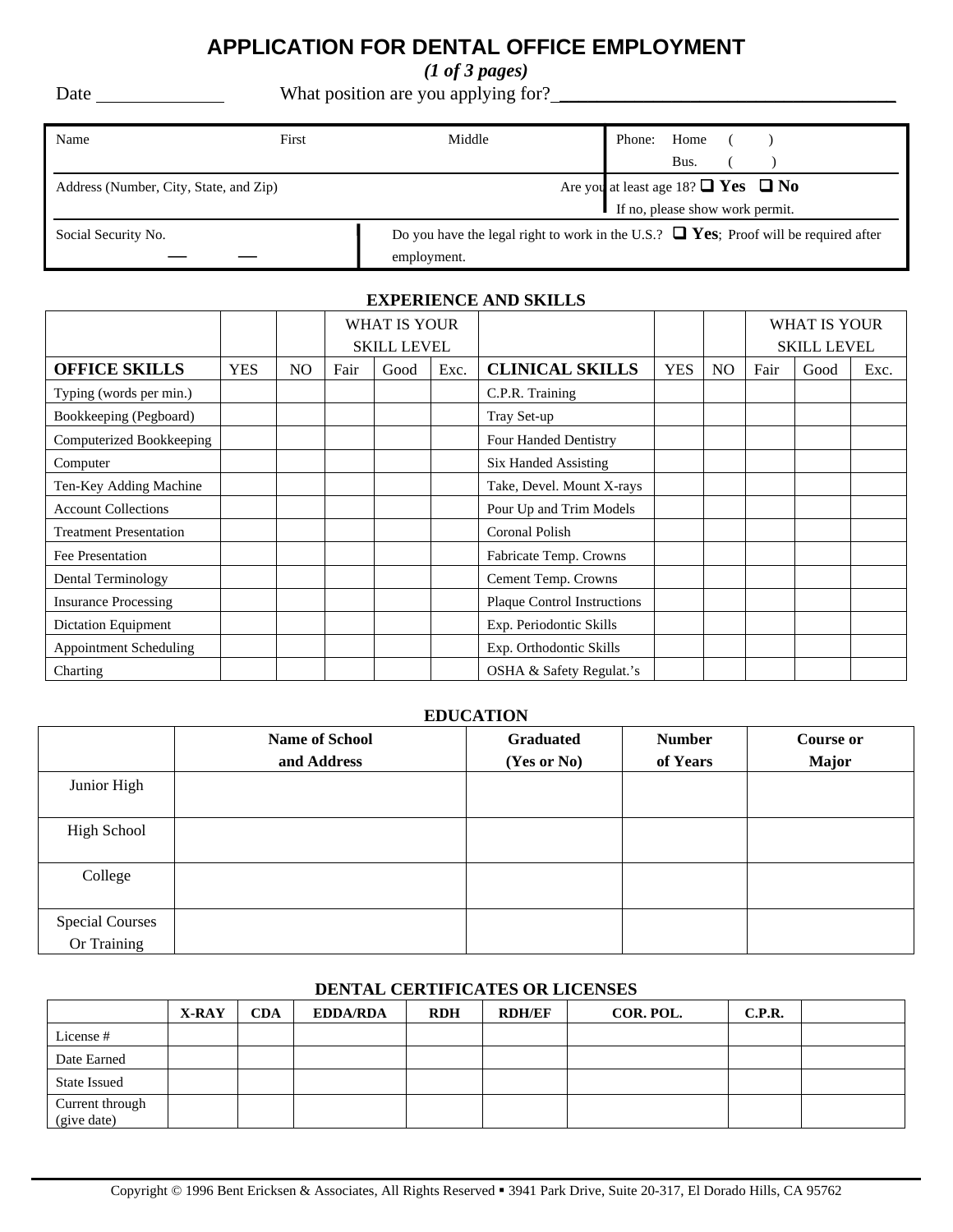#### **GENERAL INFORMATION**

| Can you perform the essential and/or marginal functions of the position for which you are applying with or without<br>reasonable accommodations ( <i>Employers with 15 or more employees attach job description</i> )? $\Box$ Yes $\Box$ No |
|---------------------------------------------------------------------------------------------------------------------------------------------------------------------------------------------------------------------------------------------|
| Can you describe or demonstrate how you would perform the job requirements with or without reasonable<br>accommodations? $\Box$ Yes $\Box$ No                                                                                               |
| Can you meet the attendance requirements of the job? $\Box$ Yes $\Box$ No                                                                                                                                                                   |
| Do you have the required license(s) to perform this job? $\Box$ Yes $\Box$ No                                                                                                                                                               |
| Are you fluent in any other language(s) other than English? $\Box$ Yes $\Box$ No If so, which one(s)?                                                                                                                                       |
| Do you illegally use drugs? $\Box$ Yes $\Box$ No                                                                                                                                                                                            |
| I can work: □ Days □ Evenings; From: To: ; No. of days per week No. of hours per week No. of hours per week                                                                                                                                 |
| Circle days of the week you will <b>not</b> be available for work: MON. TUES. WED. THURS. FRI. SAT. SUN                                                                                                                                     |
| Date available to start? Can your vacation be arranged at practice convenience? $\Box$ Yes $\Box$ No                                                                                                                                        |
|                                                                                                                                                                                                                                             |
| Salary requirement: _______Hr. ______Mo. Fringe benefits required ?                                                                                                                                                                         |
| Have you been vaccinated for Hepatitis B? $\Box$ Yes $\Box$ No                                                                                                                                                                              |

Have you ever been convicted of a crime other than a traffic violation?  $\Box$  Yes  $\Box$  No (NOTE: A conviction is not an automatic bar to employment).If Yes, please attach explanation of charge(s), court, date, and disposition of case(s).

#### **EMPLOYMENT / WORK EXPERIENCE**

Cover last 7 years, including periods of self-employment, or unemployment. Answer all questions here and throughout this employment application form. If additional pages are needed, please attach. **Do not substitute with a resume.** *List present or most recent position first.* 

| Name of employer:                                              | Address (City, State, Zip): | Phone $\#$ :                 |  |  |  |  |  |
|----------------------------------------------------------------|-----------------------------|------------------------------|--|--|--|--|--|
|                                                                |                             |                              |  |  |  |  |  |
| Employed (Month and Year):                                     | Position(s) held:           | Supervisor's name and title: |  |  |  |  |  |
| From:<br>To:                                                   |                             |                              |  |  |  |  |  |
| Average number of hours worked per                             | Rate of pay:                | Your last name at time of    |  |  |  |  |  |
| week:                                                          | <b>Start</b><br>Ending      | employment:                  |  |  |  |  |  |
| Describe your duties:                                          |                             |                              |  |  |  |  |  |
|                                                                |                             |                              |  |  |  |  |  |
| May we contact this employer? $\Box$ Yes $\Box$ No If no, why? |                             |                              |  |  |  |  |  |
| Give specific reason for leaving:                              |                             |                              |  |  |  |  |  |

| Name of employer:                                              | Address (City, State, Zip): | Phone $#$ :                  |  |  |  |  |  |
|----------------------------------------------------------------|-----------------------------|------------------------------|--|--|--|--|--|
|                                                                |                             |                              |  |  |  |  |  |
| Employed (Month and Year):                                     | Position(s) held:           | Supervisor's name and title: |  |  |  |  |  |
| From:<br>To:                                                   |                             |                              |  |  |  |  |  |
| Average number of hours worked per                             | Rate of pay:                | Your last name at time of    |  |  |  |  |  |
| week:                                                          | <b>Start</b><br>Ending      | employment:                  |  |  |  |  |  |
| Describe your duties:                                          |                             |                              |  |  |  |  |  |
|                                                                |                             |                              |  |  |  |  |  |
| May we contact this employer? $\Box$ Yes $\Box$ No If no, why? |                             |                              |  |  |  |  |  |
| Give specific reason for leaving:                              |                             |                              |  |  |  |  |  |